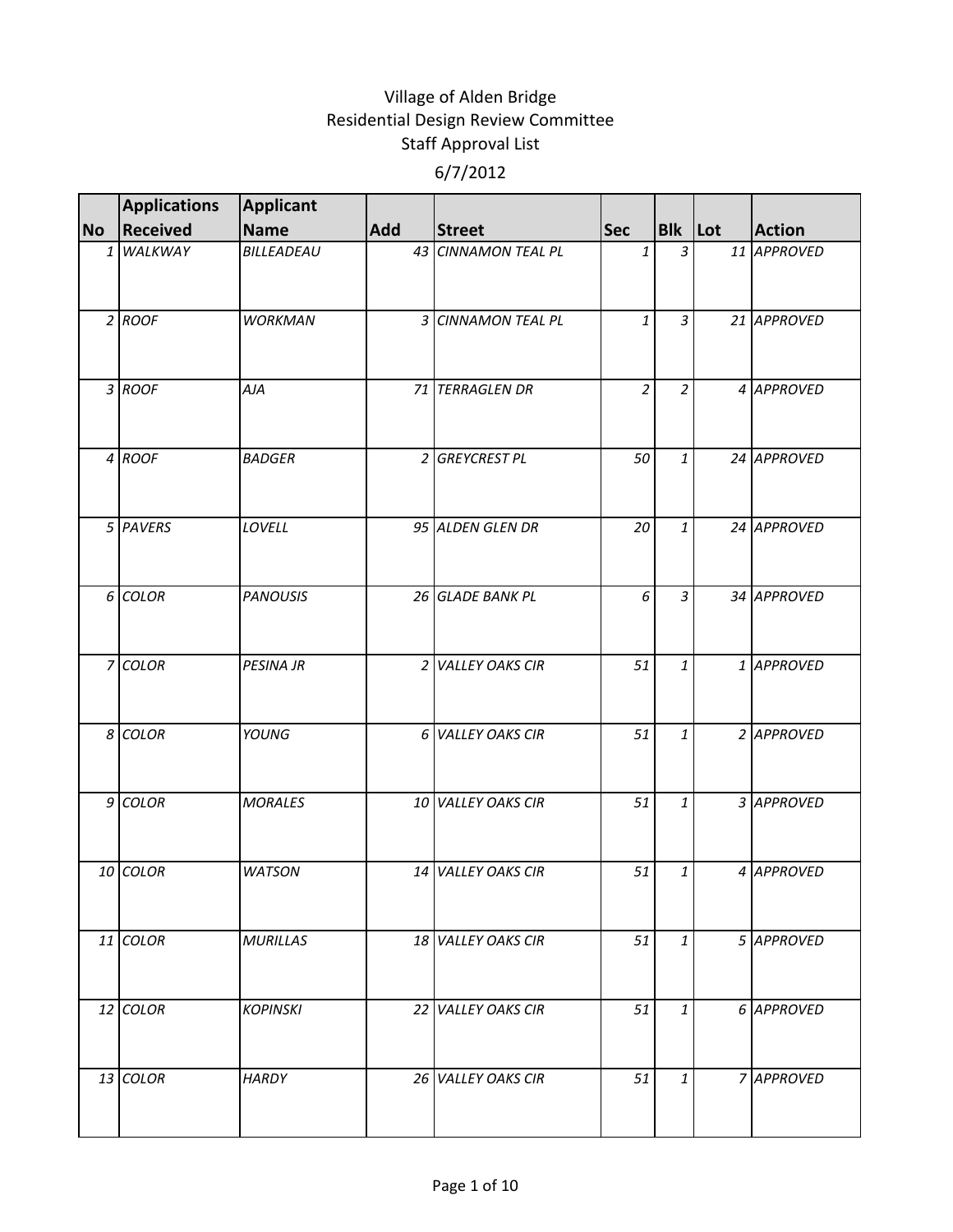|           | <b>Applications</b> | <b>Applicant</b>  |            |                           |            |                |               |
|-----------|---------------------|-------------------|------------|---------------------------|------------|----------------|---------------|
| <b>No</b> | <b>Received</b>     | <b>Name</b>       | <b>Add</b> | <b>Street</b>             | <b>Sec</b> | <b>Bik</b> Lot | <b>Action</b> |
|           | 14 COLOR            | NJ & NJ FAMILY LP |            | 30 VALLEY OAKS CIR        | 51         | 1              | 8 APPROVED    |
|           | 15 COLOR            | <b>WILLIAMS</b>   |            | 34 VALLEY OAKS CIR        | 51         | 1              | 9 APPROVED    |
|           | 16 COLOR            | <b>SKINROOD</b>   |            | 38 VALLEY OAKS CIR        | 51         | 1              | 10 APPROVED   |
|           | 17 COLOR            | APPEL             |            | 42 VALLEY OAKS CIR        | 51         | $\mathbf{1}$   | 11 APPROVED   |
|           | 18 COLOR            | <b>HILLMAN</b>    |            | 46 VALLEY OAKS CIR        | 51         | 1              | 12 APPROVED   |
|           | 19 COLOR            | YAGER             |            | 50 VALLEY OAKS CIR        | 51         | $\mathbf{1}$   | 13 APPROVED   |
|           | 20 COLOR            | <b>PALMORE</b>    |            | 54 VALLEY OAKS CIR        | 51         | 1              | 14 APPROVED   |
|           | $21$ COLOR          | <b>BOAZ</b>       |            | 58 VALLEY OAKS CIR        | 51         | 1              | 15 APPROVED   |
|           | 22 COLOR            | <b>MEYER</b>      |            | 62 VALLEY OAKS CIR        | 51         | 1              | 16 APPROVED   |
|           | 23 COLOR            | <b>MADERA</b>     |            | <b>66 VALLEY OAKS CIR</b> | 51         | 1              | 17 APPROVED   |
|           | 24 COLOR            | <b>GARDNER</b>    |            | 70 VALLEY OAKS CIR        | 51         | 1              | 18 APPROVED   |
|           | 25 COLOR            | <b>MORENO</b>     |            | 74 VALLEY OAKS CIR        | 51         | 1              | 19 APPROVED   |
|           | 26 COLOR            | <b>STEPHENS</b>   |            | 78 VALLEY OAKS CIR        | 51         | 1              | 20 APPROVED   |
|           |                     |                   |            |                           |            |                |               |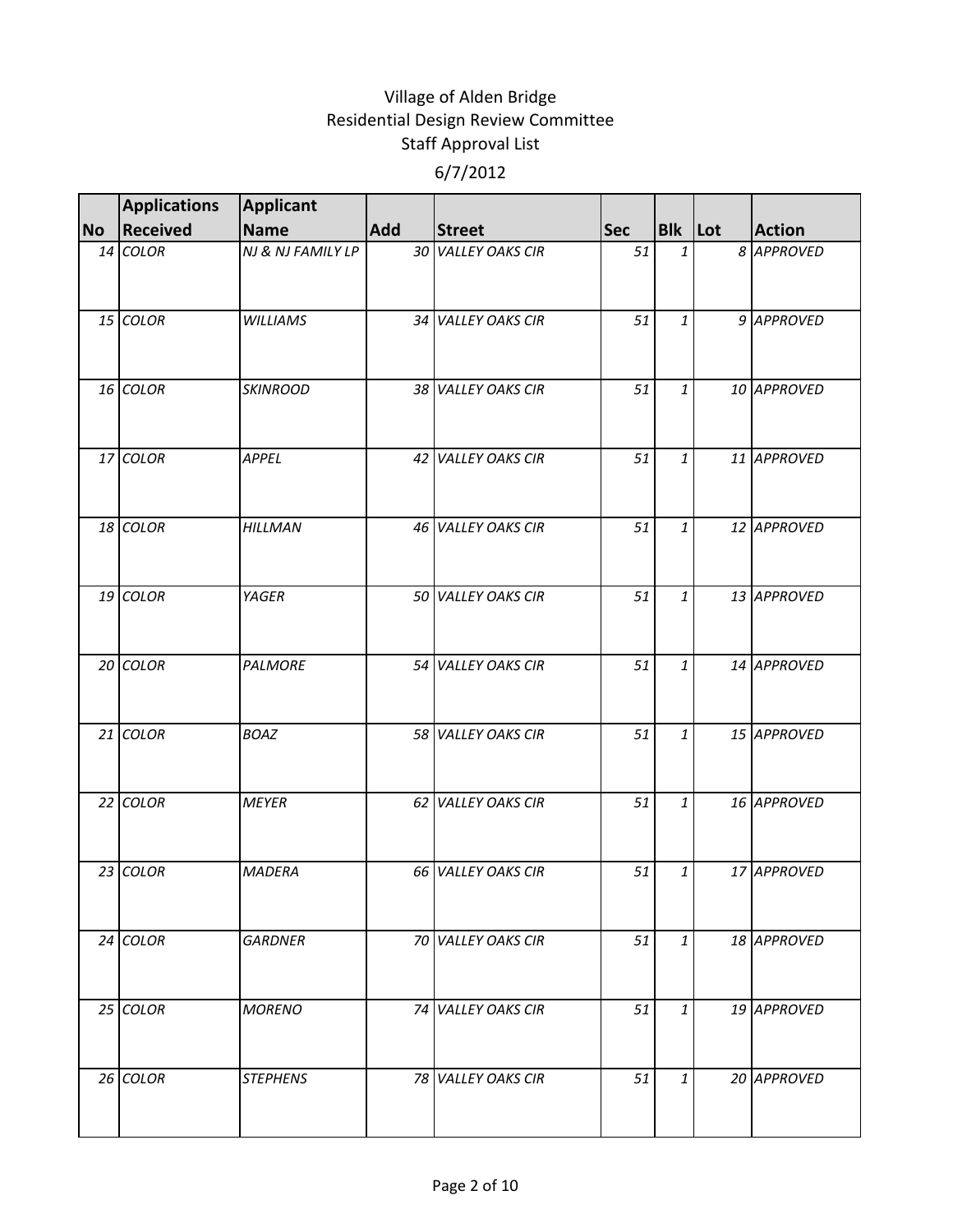|           | <b>Applications</b> | <b>Applicant</b>   |     |                       |            |                |               |
|-----------|---------------------|--------------------|-----|-----------------------|------------|----------------|---------------|
| <b>No</b> | <b>Received</b>     | <b>Name</b>        | Add | <b>Street</b>         | <b>Sec</b> | <b>Bik</b> Lot | <b>Action</b> |
|           | 27 COLOR            | <b>CROWDEN</b>     |     | 82 N VALLEY OAKS CIR  | 51         | $\mathbf{1}$   | 21 APPROVED   |
|           | 28 COLOR            | <b>SABIH</b>       |     | 86 N VALLEY OAKS CIR  | 51         | 1              | 22 APPROVED   |
|           | 29 COLOR            | <b>JACKSON III</b> |     | 90 N VALLEY OAKS CIR  | 51         | 1              | 23 APPROVED   |
|           | 30 COLOR            | <b>MADERA</b>      |     | 94 N VALLEY OAKS CIR  | 51         | $\mathbf{1}$   | 24 APPROVED   |
|           | 31 COLOR            | <b>WARRING</b>     |     | 98 N VALLEY OAKS CIR  | 51         | 1              | 25 APPROVED   |
|           | 32 COLOR            | <b>BAIRD</b>       |     | 102 N VALLEY OAKS CIR | 51         | 1              | 26 APPROVED   |
|           | 33 COLOR            | <b>HASLAM</b>      |     | 106 N VALLEY OAKS CIR | 51         | $\mathbf{1}$   | 27 APPROVED   |
|           | 34 COLOR            | <b>MATHEWS</b>     |     | 110 N VALLEY OAKS CIR | 51         | 1              | 28 APPROVED   |
|           | 35 COLOR            | <b>KEATING</b>     |     | 114 N VALLEY OAKS CIR | 51         | $\mathbf{1}$   | 29 APPROVED   |
|           | 36 COLOR            | <b>SMITH</b>       |     | 118 N VALLEY OAKS CIR | 51         | 1              | 30 APPROVED   |
|           | 37 COLOR            | <b>SCHAFFNER</b>   |     | 122 N VALLEY OAKS CIR | 51         | 1              | 31 APPROVED   |
|           | 38 COLOR            | <b>BAUER</b>       |     | 126 N VALLEY OAKS CIR | 51         | 1              | 32 APPROVED   |
|           | 39 COLOR            | <b>BASSI</b>       |     | 130 N VALLEY OAKS CIR | 51         | 1              | 33 APPROVED   |
|           |                     |                    |     |                       |            |                |               |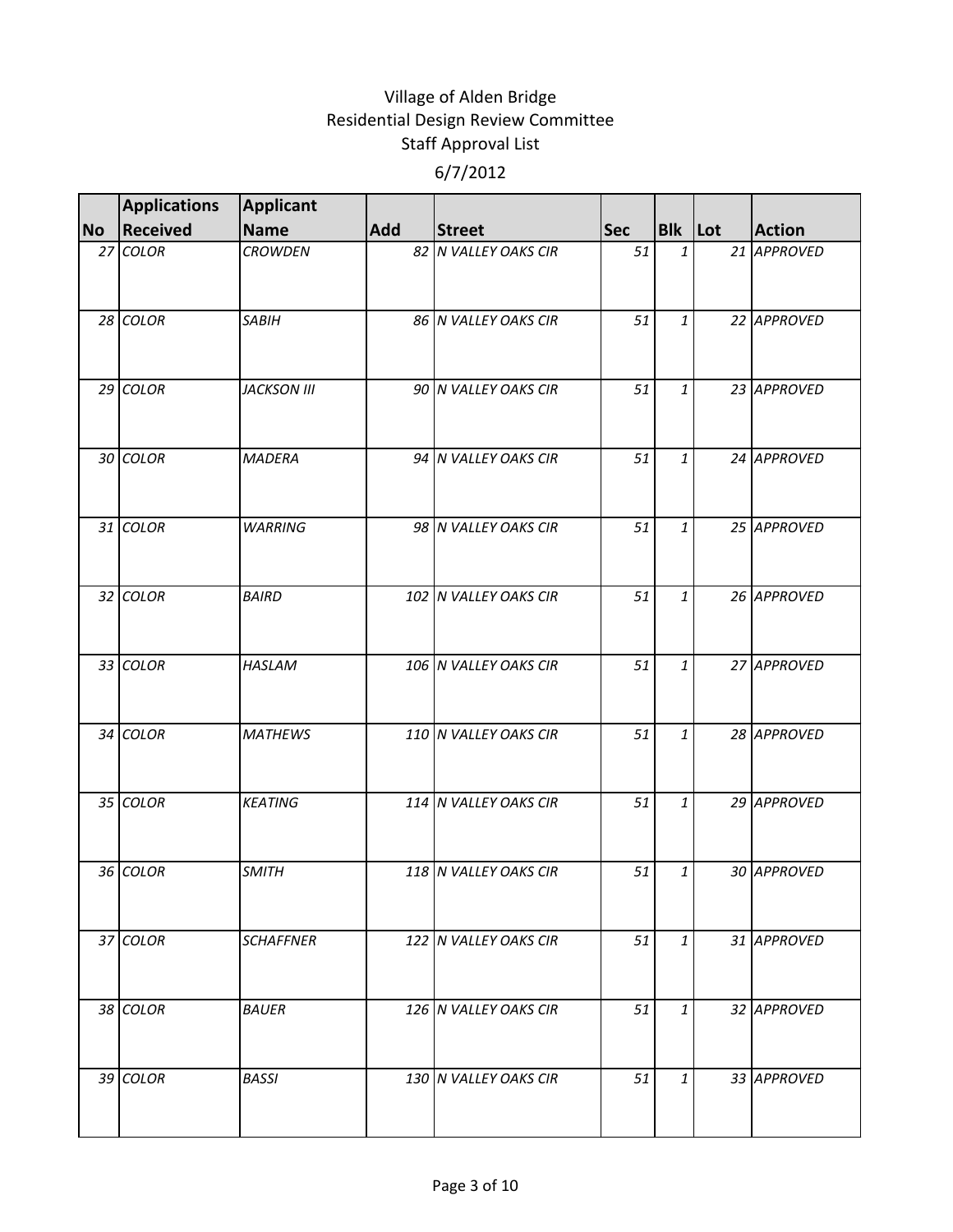|           | <b>Applications</b> | <b>Applicant</b> |     |                       |            |                |               |
|-----------|---------------------|------------------|-----|-----------------------|------------|----------------|---------------|
| <b>No</b> | <b>Received</b>     | <b>Name</b>      | Add | <b>Street</b>         | <b>Sec</b> | <b>Bik</b> Lot | <b>Action</b> |
|           | 40 COLOR            | <b>TROTTER</b>   |     | 134 N VALLEY OAKS CIR | 51         | $\mathbf{1}$   | 34 APPROVED   |
|           | 41 COLOR            | <b>MILANO</b>    |     | 138 N VALLEY OAKS CIR | 51         | 1              | 35 APPROVED   |
|           | 42 COLOR            | <b>MARTIN JR</b> |     | 142 N VALLEY OAKS CIR | 51         | 1              | 36 APPROVED   |
|           | 43 COLOR            | <b>COSTELLO</b>  |     | 146 N VALLEY OAKS CIR | 51         | $\mathbf{1}$   | 37 APPROVED   |
|           | 44 COLOR            | <b>SHAPIRO</b>   |     | 150 N VALLEY OAKS CIR | 51         | 1              | 38 APPROVED   |
|           | 45 COLOR            | <b>GARDNER</b>   |     | 154 N VALLEY OAKS CIR | 51         | 1              | 39 APPROVED   |
|           | 46 COLOR            | <b>WISEMAN</b>   |     | 158 N VALLEY OAKS CIR | 51         | $\mathbf{1}$   | 40 APPROVED   |
|           | 47 COLOR            | <b>WHITAKER</b>  |     | 162 N VALLEY OAKS CIR | 51         | 1              | 41 APPROVED   |
|           | 48 COLOR            | <b>TORTORICE</b> |     | 166 N VALLEY OAKS CIR | 51         | $\mathbf{1}$   | 42 APPROVED   |
|           | 49 COLOR            | <b>FLORES</b>    |     | 170 N VALLEY OAKS CIR | 51         | 1              | 43 APPROVED   |
|           | 50 COLOR            | <b>MADERA</b>    |     | 174 N VALLEY OAKS CIR | 51         | 1              | 44 APPROVED   |
|           | 51 COLOR            | <b>BLOCKER</b>   |     | 178 N VALLEY OAKS CIR | 51         | 1              | 45 APPROVED   |
|           | 52 COLOR            | <b>SALMON</b>    |     | 182 N VALLEY OAKS CIR | 51         | 1              | 46 APPROVED   |
|           |                     |                  |     |                       |            |                |               |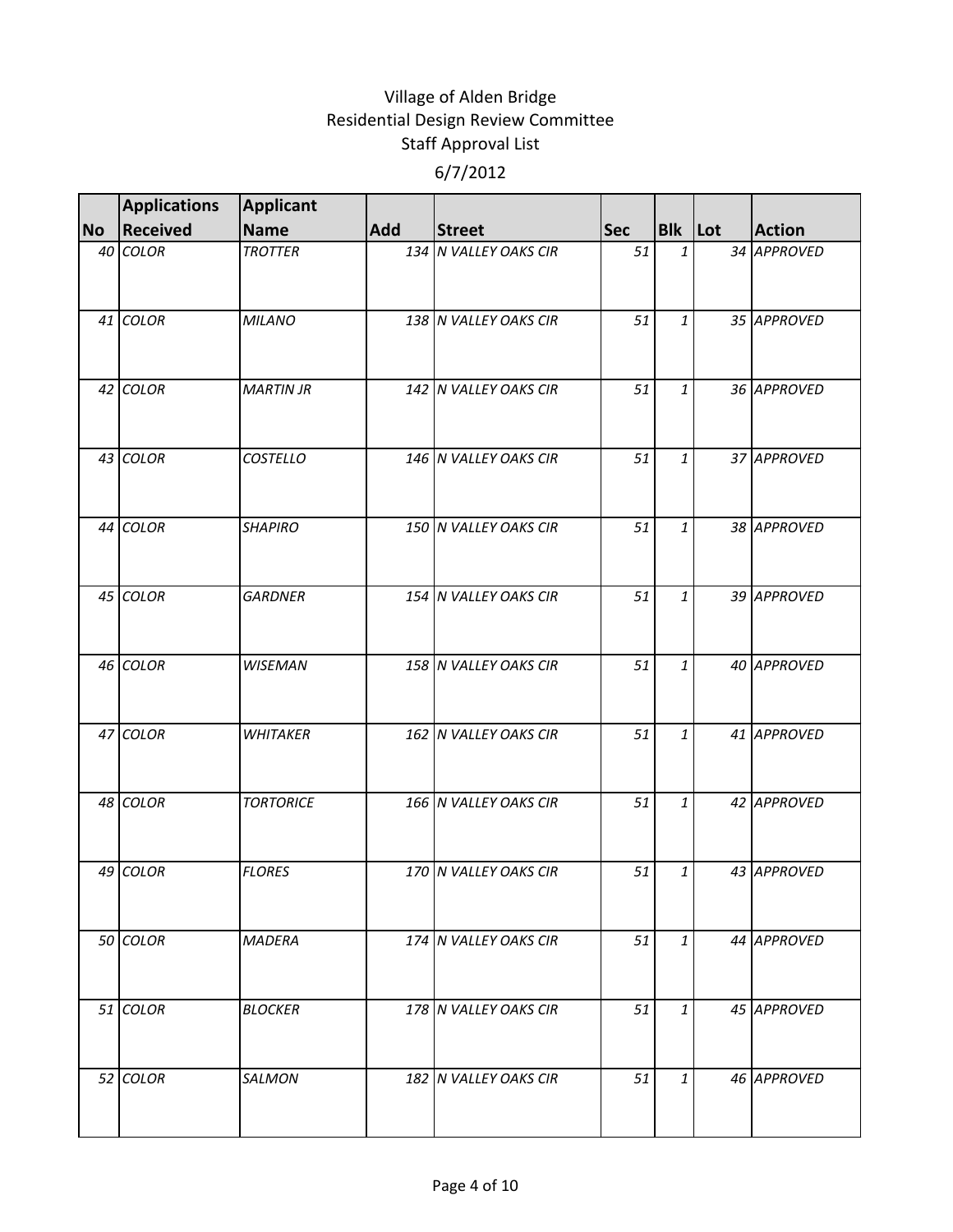|           | <b>Applications</b> | <b>Applicant</b>                |     |                       |            |                |               |
|-----------|---------------------|---------------------------------|-----|-----------------------|------------|----------------|---------------|
| <b>No</b> | <b>Received</b>     | <b>Name</b>                     | Add | <b>Street</b>         | <b>Sec</b> | <b>Bik Lot</b> | <b>Action</b> |
|           | 53 COLOR            | <b>HARBOUR</b>                  |     | 186 N VALLEY OAKS CIR | 51         | $\mathbf{1}$   | 47 APPROVED   |
|           | 54 COLOR            | <b>SANFORD</b>                  |     | 190 N VALLEY OAKS CIR | 51         | 1              | 48 APPROVED   |
|           | 55 COLOR            | <b>GRAVES</b>                   |     | 194 N VALLEY OAKS CIR | 51         | 1              | 49 APPROVED   |
|           | 56 COLOR            | <b>MARIANDE</b>                 |     | 198 N VALLEY OAKS CIR | 51         | 1              | 50 APPROVED   |
|           | 57 COLOR            | <b>COFFMAN</b>                  |     | 199 N VALLEY OAKS CIR | 51         | $\overline{a}$ | 1 APPROVED    |
|           | 58 COLOR            | LUKASZEWKI                      |     | 31 VALLEY OAKS CIR    | 51         | $\overline{a}$ | 2 APPROVED    |
|           | 59 COLOR            | <b>CARLSON</b>                  |     | 39 VALLEY OAKS CIR    | 51         | $\overline{a}$ | 3 APPROVED    |
|           | 60 COLOR            | <b>HIBBISON</b>                 |     | 43 VALLEY OAKS CIR    | 51         | $\overline{2}$ | 4 APPROVED    |
|           | 61 COLOR            | SABIH REVOCABLE<br><b>TRUST</b> |     | 47 VALLEY OAKS CIR    | 51         | $\overline{a}$ | 5 APPROVED    |
|           | 62 COLOR            | <b>BILLINGSLEY</b>              |     | 75 VALLEY OAKS CIR    | 51         | 2              | 6 APPROVED    |
|           | 63 COLOR            | <b>ARIZMENDI</b>                |     | 171 N VALLEY OAKS CIR | 51         | 2              | 7 APPROVED    |
|           | 64 COLOR            | <b>BROWN</b>                    |     | 151 N VALLEY OAKS CIR | 51         | $\overline{a}$ | 8 APPROVED    |
|           | 65 COLOR            | FRIDAY                          |     | 143 N VALLEY OAKS CIR | 51         | 2              | 9 APPROVED    |
|           |                     |                                 |     |                       |            |                |               |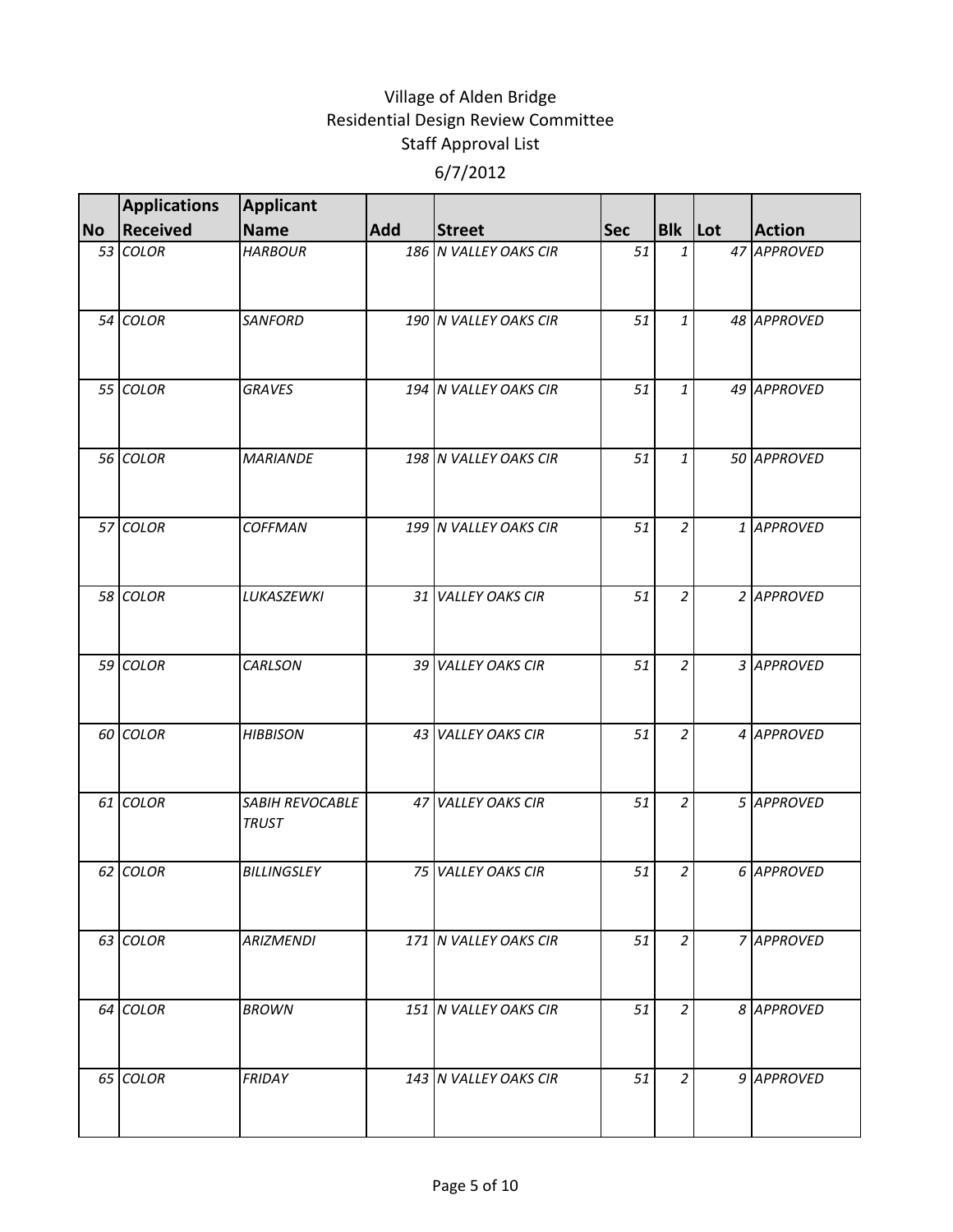|           | <b>Applications</b> | <b>Applicant</b>   |     |                         |            |                |                                                 |
|-----------|---------------------|--------------------|-----|-------------------------|------------|----------------|-------------------------------------------------|
| <b>No</b> | <b>Received</b>     | <b>Name</b>        | Add | <b>Street</b>           | <b>Sec</b> | <b>Bik</b> Lot | <b>Action</b>                                   |
|           | 66 COLOR            | <b>NELSON</b>      |     | 139 N VALLEY OAKS CIR   | 51         | $\overline{a}$ | 10 APPROVED                                     |
|           | 67 COLOR            | <b>LAWRENCE</b>    |     | 131 N VALLEY OAKS CIR   | 51         | $\overline{a}$ | 11 APPROVED                                     |
|           | 68 COLOR            | <b>GARNER</b>      |     | 107 N VALLEY OAKS CIR   | 51         | $\overline{a}$ | 12 APPROVED                                     |
|           | 69 TREE REMOVAL     | <b>PARKS</b>       |     | 55 N MERRYWEATHER CIR   | 82         | 1              | 48 APPROVED<br><b>WITH</b><br><b>CONDITIONS</b> |
|           | 70 FENCE            | <b>DAVIS</b>       |     | 66 E WHISTLERS BEND CIR | 81         | 1              | 24 APPROVED<br><b>WITH</b><br><b>CONDITIONS</b> |
|           | 71 FENCE            | <b>ALEXANDER</b>   |     | 55 N BELFAIR PL         | 53         | 1              | 51 APPROVED                                     |
|           | 72 FENCE            | POLACK             |     | 163 BRISTOL BEND CIR    | 8          | $\mathbf{1}$   | 15 APPROVED                                     |
|           | 73 FENCE            | <b>SCARBOROUGH</b> |     | 50 N AUBURN PATH DR     | 47         | 1              | 25 APPROVED                                     |
|           | 74 COLOR            | <b>DEALBA</b>      |     | 95 SUNLIT GROVE ST      | 35         | 4              | 10 APPROVED                                     |
|           | 75 ROOF             | <b>DENHARTOG</b>   |     | 11 N BENTON WOODS CIR   | 43         | 1              | 7 APPROVED                                      |
|           | 76 POOL             | <b>GOGINENI</b>    |     | 98 E GREEN GABLES CIR   | 9          | 3              | 39 APPROVED<br><b>WITH</b><br><b>CONDITIONS</b> |
|           | 77 POOL             | <b>MCCRADY</b>     |     | 51 IS CRISP MORNING CIR | 93         | $\mathbf{1}$   | 13 APPROVED<br>WITH<br><b>CONDITIONS</b>        |
|           | 78 GENERATOR        | <b>CAMARENA</b>    |     | 14 CLOUD BANK PL        | 93         | 1              | 64 APPROVED<br><b>WITH</b><br><b>CONDITIONS</b> |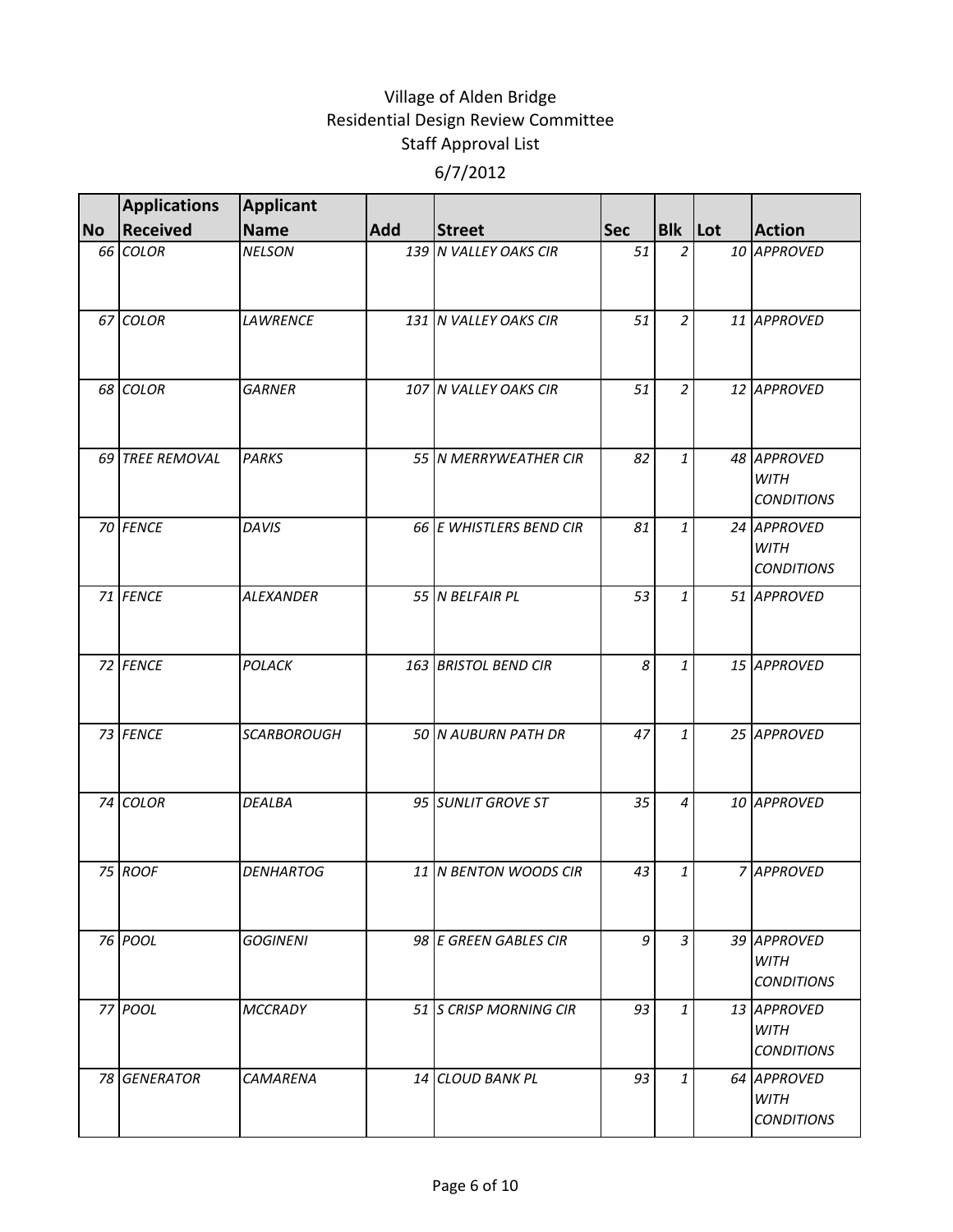|           | <b>Applications</b> | <b>Applicant</b> |     |                          |                |                |                                                 |
|-----------|---------------------|------------------|-----|--------------------------|----------------|----------------|-------------------------------------------------|
| <b>No</b> | <b>Received</b>     | <b>Name</b>      | Add | <b>Street</b>            | <b>Sec</b>     | <b>Bik</b> Lot | <b>Action</b>                                   |
|           | 79 FENCE            | <b>SMITH</b>     |     | 30 S SILVER CRESCENT CIR | 1              | 3              | 22 APPROVED<br><b>WITH</b><br><b>CONDITIONS</b> |
|           | 80 POOL             | <b>MCCARTY</b>   |     | 23 LYRELEAF PL           | 39             | 1              | 6 APPROVED<br><b>WITH</b><br><b>CONDITIONS</b>  |
|           | 81 FIREPIT          | <b>MCCARTY</b>   |     | 23 LYRELEAF PL           | 39             | 1              | 6 APPROVED<br><b>WITH</b><br><b>CONDITIONS</b>  |
|           | 82 PAVERS           | <b>NOLET</b>     |     | 91 ALDEN GLEN DR         | 20             | 1              | 23 APPROVED                                     |
|           | 83 PATIO            | <b>SIMS</b>      |     | 2 S YORK GATE CT         | 19             | 1              | 7 APPROVED                                      |
|           | 84 PATIO            | <b>LEEDIKER</b>  |     | 50 W NEW AVERY PL        | 26             | 1              | 77 APPROVED                                     |
|           | 85 POOL             | <b>LEEDIKER</b>  |     | 50 W NEW AVERY PL        | 26             | $\mathbf{1}$   | 77 APPROVED<br><b>WITH</b><br><b>CONDITIONS</b> |
|           | 86 PATIO            | <b>BOERCKER</b>  |     | 54 S WILLOW POINT CIR    | 33             | 1              | 59 APPROVED                                     |
|           | 87 POOL             | <b>BOERCKER</b>  |     | 54 S WILLOW POINT CIR    | 33             | 1              | 59 APPROVED<br>WITH<br><b>CONDITIONS</b>        |
|           | 88 BLOCK WALL       | <b>PROWS</b>     |     | 94 E EVANGELINE OAKS CIR | 74             | 3              | 23 APPROVED                                     |
|           | 89 POOL             | <b>PROWS</b>     |     | 94 E EVANGELINE OAKS CIR | 74             | 3              | 23 APPROVED<br><b>WITH</b><br><b>CONDITIONS</b> |
|           | 90 POOL             | <b>GINGRAS</b>   |     | 42 IS BETHANY BEND CIR   | 36             | $\mathbf{1}$   | 4 APPROVED<br>WITH<br><b>CONDITIONS</b>         |
|           | 91 <i>POOL</i>      | <b>LANDON</b>    |     | 52 TERRAGLEN DR          | $\overline{2}$ | 1              | 43 APPROVED<br><b>WITH</b><br><b>CONDITIONS</b> |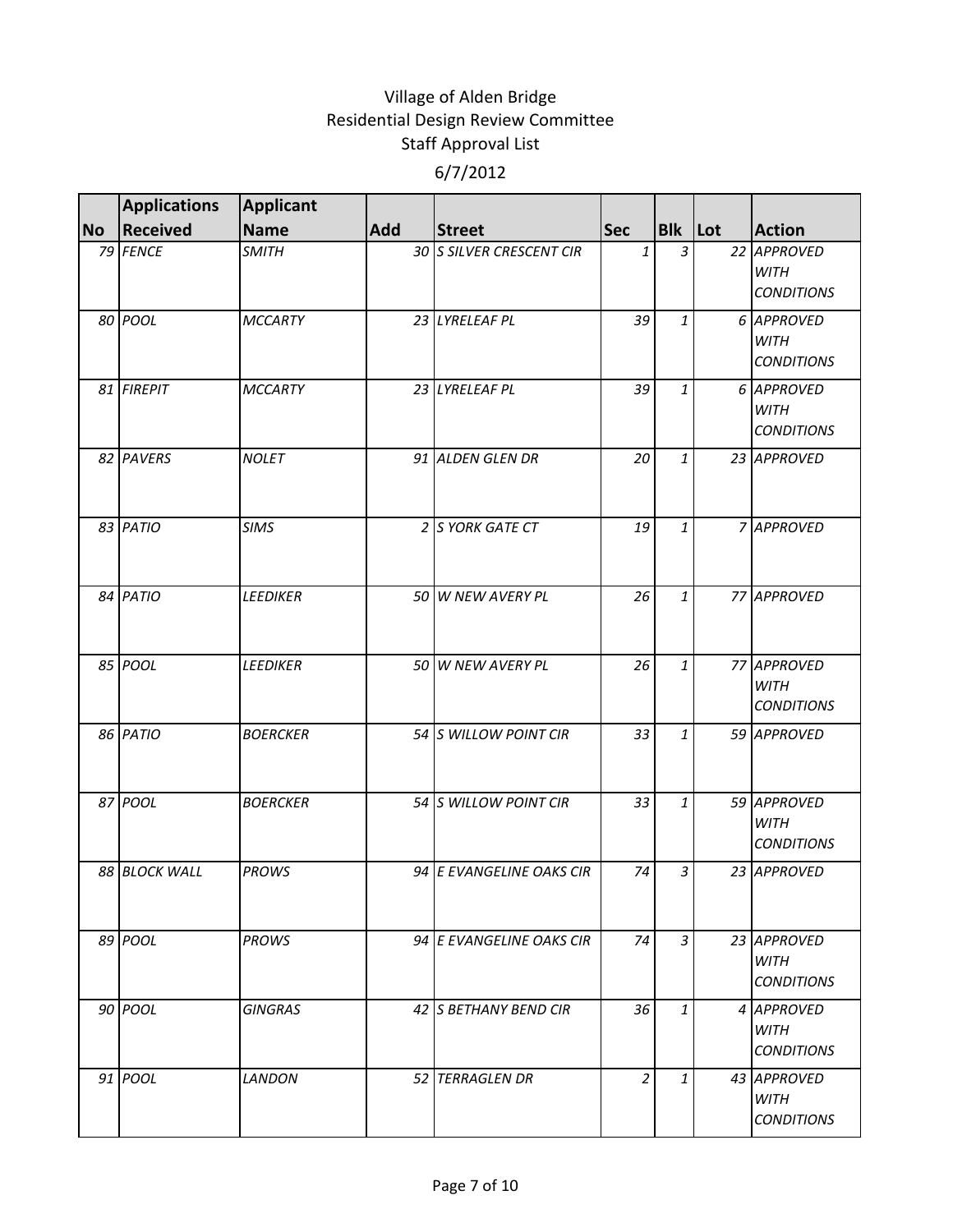|           | <b>Applications</b>       | <b>Applicant</b> |            |                          |                |                |    |                                                 |
|-----------|---------------------------|------------------|------------|--------------------------|----------------|----------------|----|-------------------------------------------------|
| <b>No</b> | <b>Received</b>           | <b>Name</b>      | <b>Add</b> | <b>Street</b>            | <b>Sec</b>     | <b>Blk</b> Lot |    | <b>Action</b>                                   |
|           | 92 WALKWAY                | <b>LANDON</b>    |            | 52 TERRAGLEN DR          | 2              | 1              | 43 | <b>APPROVED</b>                                 |
|           | 93 PATIO                  | <b>LANDON</b>    |            | 52 TERRAGLEN DR          | $\overline{2}$ | 1              |    | 43 APPROVED                                     |
|           | 94 DRIVEWAY               | <b>ZERINGUE</b>  |            | 60 N WINTERPORT CIR      | 5              | 1              |    | 39 APPROVED                                     |
|           | 95 WINDOWS                | VANDELAAR        |            | 34 E GREYWING CIR        | 6              | 4              |    | 37 APPROVED                                     |
|           | 96 TREE REMOVAL           | <b>MCFADYEN</b>  |            | 31 SILKBAY PL            | 30             | 1              |    | 43 APPROVED<br><b>WITH</b><br><b>CONDITIONS</b> |
|           | 97 WOOD DECK              | <b>HOFFMAN</b>   |            | 50 N HOLLYLAUREL CIR     | 16             | 1              |    | 43 APPROVED                                     |
|           | 98 WALKWAY                | <b>HOFFMAN</b>   |            | 50 N HOLLYLAUREL CIR     | 16             | 1              |    | 43 APPROVED                                     |
|           | 99 FENCE                  | <b>ASHWORTH</b>  |            | 19 TOWNSEND PL           | $\overline{3}$ | $\overline{2}$ |    | 48 APPROVED<br><b>WITH</b><br><b>CONDITIONS</b> |
|           | 100 RETAINING WALL WARNER |                  |            | 38 E GREYWING CIR        | 6              | 4              |    | 36 APPROVED                                     |
|           | 101 SHUTTERS              | DALOIA           |            | 62 WRENS SONG PL         | 10             | 3              |    | 61 APPROVED                                     |
|           | 102 FENCE                 | SAMFORD          |            | 42 S SILVER CRESCENT CIR | $\mathbf{1}$   | 3              |    | 24 APPROVED<br><b>WITH</b><br><b>CONDITIONS</b> |
|           | 103 FENCE                 | LAWLER           |            | 46 S SILVER CRESCENT CIR | 1              | 3              |    | 25 APPROVED                                     |
|           | 104 FENCE                 | <b>FLORIS</b>    |            | 154 W SLATESTONE CIR     | 50             | 2              |    | 3 APPROVED<br><b>WITH</b><br><b>CONDITIONS</b>  |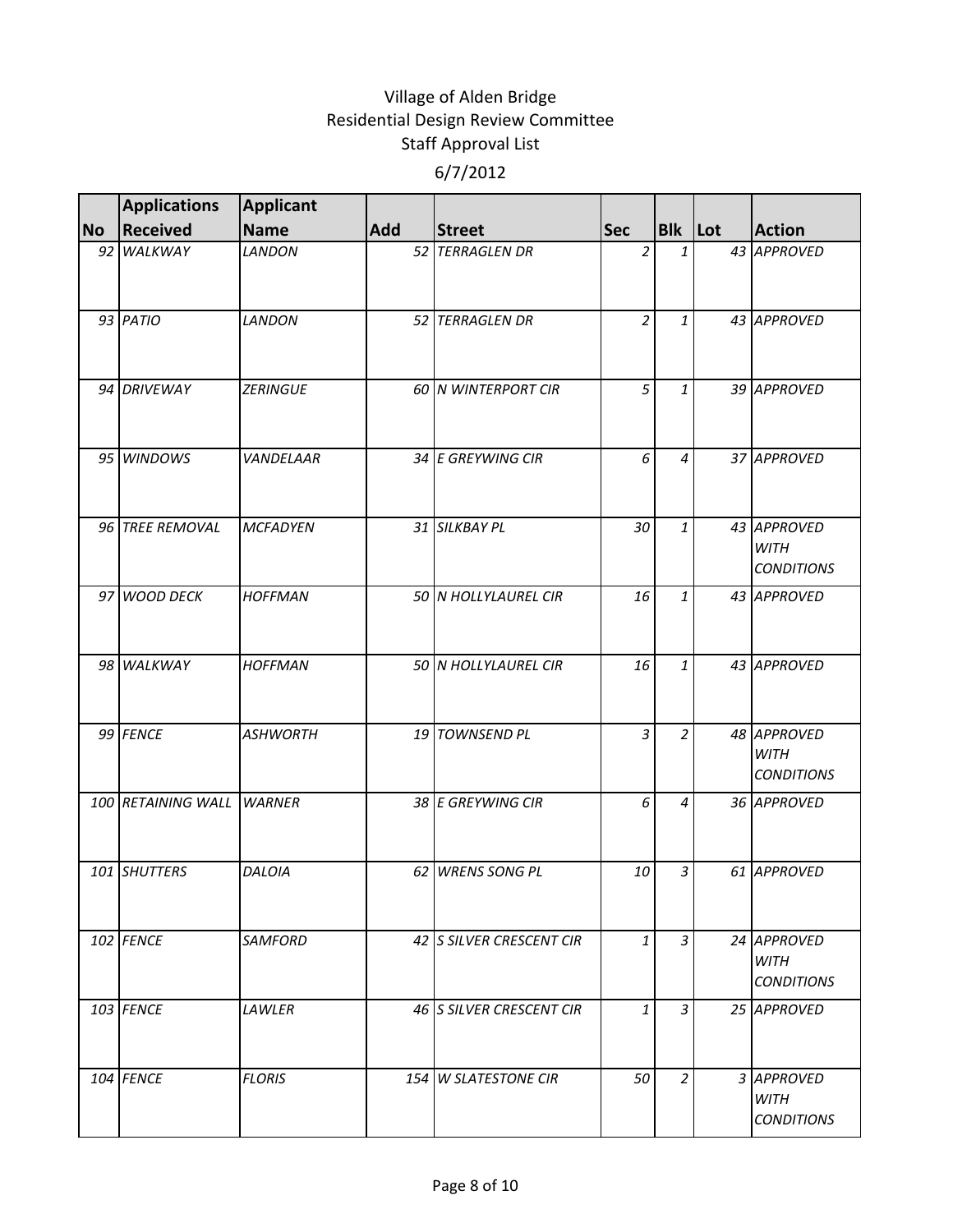|           | <b>Applications</b> | <b>Applicant</b> |            |                         |                |                |                                                 |
|-----------|---------------------|------------------|------------|-------------------------|----------------|----------------|-------------------------------------------------|
| <b>No</b> | Received            | <b>Name</b>      | <b>Add</b> | <b>Street</b>           | <b>Sec</b>     | <b>Blk</b> Lot | <b>Action</b>                                   |
|           | 105 POOL            | <b>FLORIS</b>    |            | 154 W SLATESTONE CIR    | 50             | $\overline{a}$ | 3 APPROVED<br><b>WITH</b><br><b>CONDITIONS</b>  |
|           | 106 ROOF            | <b>SANDS</b>     |            | 18 E HONEY GROVE PL     | 30             | 1              | 33 APPROVED                                     |
|           | 107 TREE REMOVAL    | <b>THOMPSON</b>  |            | 46 LEAFSTALK CT         | 80             | 1              | 29 APPROVED                                     |
|           | 108 PERGOLA         | <b>DUNKLIN</b>   |            | 11 CLEEREBROOK PL       | 49             | $\mathbf{1}$   | 18 APPROVED                                     |
|           | 109 PATIO           | PRUITT           |            | 34 CYPRESS BAYOU CT     | 24             | 1              | 34 APPROVED                                     |
|           | 110 PATIO           | PRUITT           |            | 34 CYPRESS BAYOU CT     | 24             | $\mathbf{1}$   | 34 APPROVED                                     |
|           | 111 TREE REMOVAL    | <b>SMART</b>     |            | 78 N GOLDENVINE CIR     | 65             | 1              | 34 APPROVED                                     |
|           | 112 TREE REMOVAL    | <b>PARVIS</b>    |            | 80 N GREENVINE CIR      | 37             | $\overline{2}$ | 38 APPROVED                                     |
|           | 113 PATIO           | <b>PARVIS</b>    |            | 80 N GREENVINE CIR      | 37             | $\overline{a}$ | 38 APPROVED                                     |
|           | 114 PATIO           | <b>PARVIS</b>    |            | 80 N GREENVINE CIR      | 37             | 2              | 38 APPROVED                                     |
|           | 115 FENCE           | <b>HOLTIN</b>    |            | 143 W STERLING POND CIR | $\overline{3}$ | $\overline{a}$ | 38 APPROVED<br><b>WITH</b><br><b>CONDITIONS</b> |
|           | $116$ COLOR         | <b>HOLTIN</b>    |            | 143 W STERLING POND CIR | $\overline{3}$ | 2              | 38 APPROVED                                     |
|           | 117 POOL            | <b>RHOADES</b>   |            | 31 CAMBORN PL           | 86             | 2              | 46 APPROVED<br><b>WITH</b><br><b>CONDITIONS</b> |